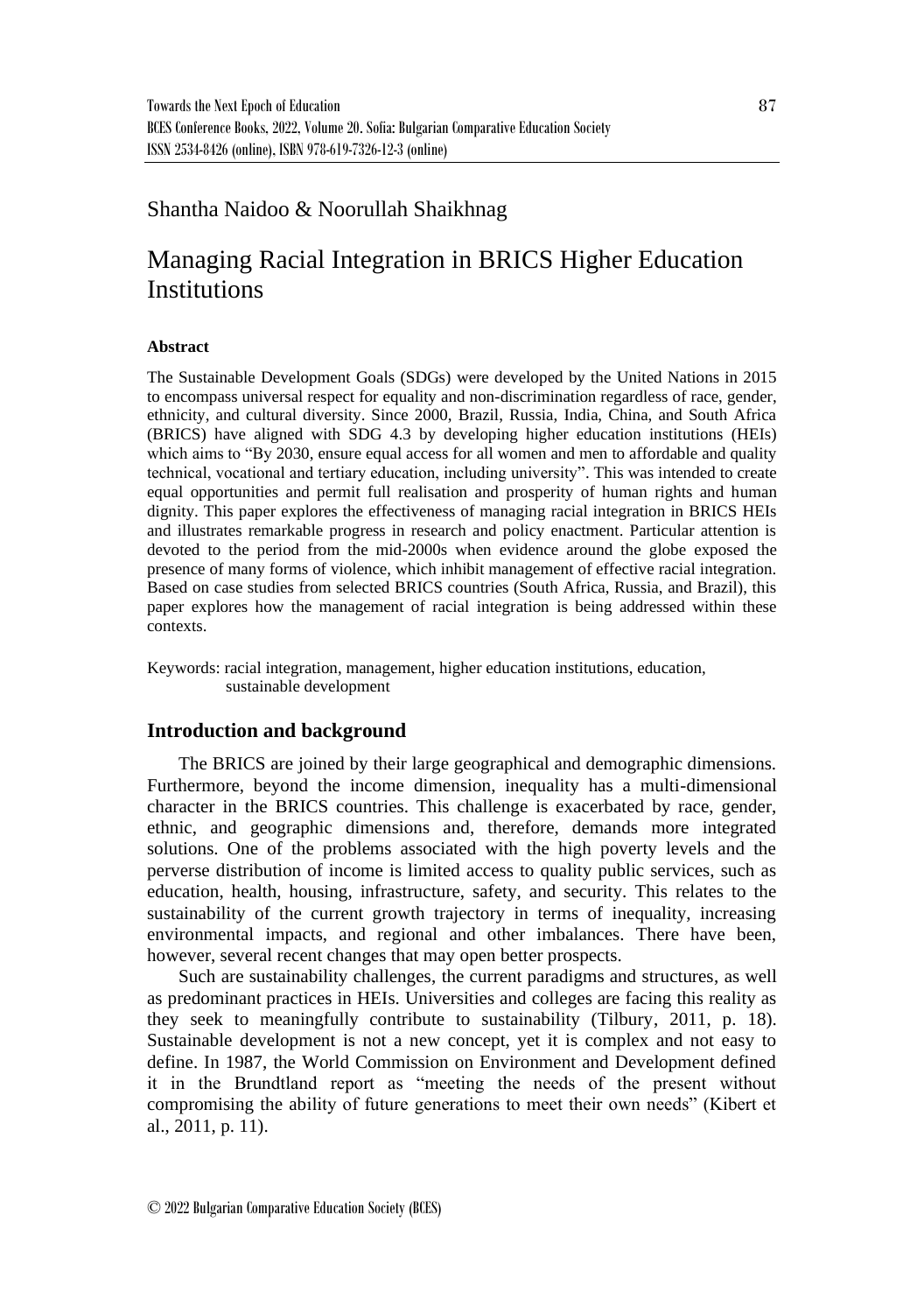In 2002, the United Nations declared 2005-2014 as the Decade of Education for Sustainable Development, with the objective of integrating the principles and practices of sustainable development into all aspects of education and learning, and appointed United Nations Educational, Scientific and Cultural Organization (UNESCO) as the lead implementing agency. One of the most important missions of the United Nations (2014) was to provide quality education, with equality identified as an indicator for sustainable development (Bontis, 2004).

### **Problem statement**

There is undoubtedly a need for HEIs to adopt a whole-institution approach which would include transformative leadership, encourage capacity development, and require an assessment of the institution for sustainability. HEIs must engage with different types of knowledge and work with critical community groups, such as the youth, previously disadvantaged ethnicities, and the private sector, and engage with policy issues.

BRICS countries have attached great importance to collaboration in higher education. In cooperation within BRICS, certain achievements have been made. Sustainable development is the only possible basis for the description of the progress of the national economy in the context of the deepening of global human problems (Kankovskaya, 2016, p. 449). In the context of globalisation, cooperation in education plays the special function of promoting cultural exchange, economic development, and information exchange. Racial integration in HEIs has been a problem internationally as well as in South Africa.

The three countries cited above, Russia, Brazil, and South Africa were chosen because they have been characterised as nations of racial diversity. Diversity has been and continues to be enriched by indigenous Africans (Blacks) and many immigrants and refugees from countries around the world. The influx of immigrants led these countries to develop innovative practices of racial integration. The term racial integration broadly applies to the process of ending systematic racial segregation and discriminatory beliefs, actions, desires, projects, persons, groups, social institutions, and practices (Joubert & Bray, 2007, p. 20).

### **Theoretical perspectives**

Seeking to understand the aspect of social justice, critical race theorists presume that racism has contributed to all contemporary manifestations in racially diverse educational institutions, in which differences are ignored. Therefore, critical race theory (CRT) supports a social justice framework and suggests an understanding of why effective racial integration is not taking place.

CRT is used in this paper to inform and expand critical approaches to racial integration in higher education institutions. Its first tenet is that society accepts racism as an ordinary and permanent fixture of life (Delgado & Stefancic, 2001). Comparatively, in Russia, Brazil, and South Africa, racism is part of the daily landscape and forms part of the so-called normal and natural, implying that there are inequitable conditions that occur systematically at policy level as well as overt acts of racism in HEIs (Foucault, 1972, p. 4). Thus, any solution to remedy the issue of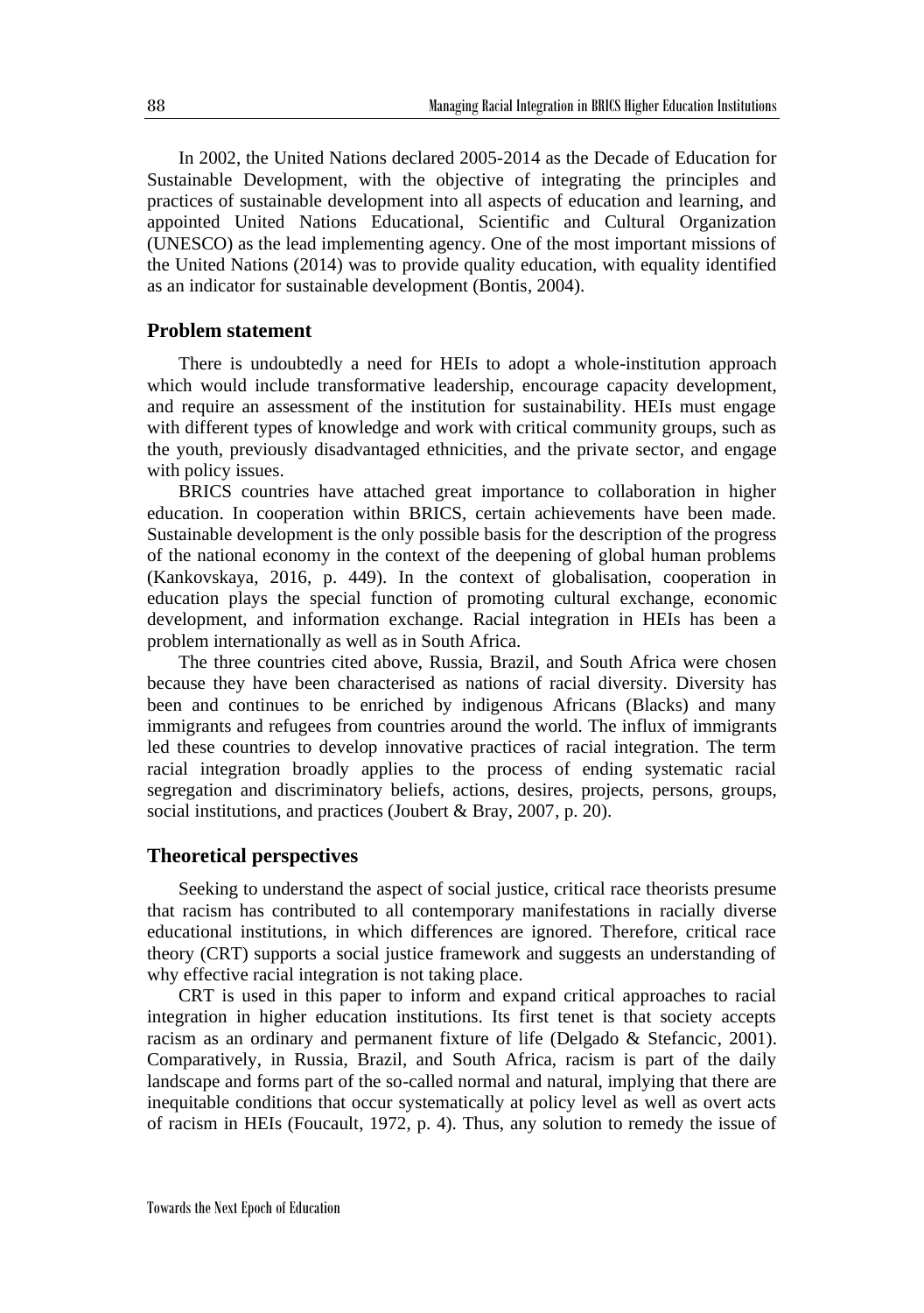racism comes from unmasking and exposing the true nature of racism in all its permutations.

The second tenet of CRT raises awareness of the importance of understanding the historic effects of laws and practices and the way past inequalities impact on the lives of racially diverse students. In HEIs, racism persists but most institutions are not concerned with key issues around racial integration. At present, race issues remain hidden in practices and terminology such as assimilation, antidiscrimination, and colour-blindness (Naidoo et al., 2018).

The third tenet to CRT is the use of narratives and storytelling as a way of conveying experiences of those who were oppressed (Naidoo et al., 2018, p. 4). Delgado (1995) suggests that storytelling is engaged as a way of analysing the myths, presuppositions and life experiences that form the common culture of race. In addition, Mohanty (2000, p. 32) indicates that critical race theories rely on life experiences as a valuable and valid way to interpret the use of community dialogue.

#### **Higher education institutions in Russia, Brazil, and South Africa**

### *Russia*

Brazil, China, India, and South Africa began expanding higher education during the late  $20<sup>th</sup>$  Century. Russia acquired a complex system of higher education from the Soviet Union that was transformed after 1990 to resemble those of other countries (Schwartzman et al., 2015, p. 16). Special institutions were established for training in diplomacy and foreign trade. Russia took an active part in the regional Strategy on Education for Sustainable Development; however, many problems arose. These included ensuring equality in opportunities for higher education, eliminating gender inequality, caring for vulnerable groups, and improving the quality of education (Yuyun, 2018, p. 397). There was, however, increasing concern about the high levels of discrimination that ethnic minority students would encounter when they studied at Russian universities, for instance, insults, beatings, and official harassment were among the complaints.

### *Brazil*

More than 130 years after the abolition of slavery in Brazil, enormous racial imbalances exist in the country. There have been many efforts to reduce racial inequality in Brazil and, over the past decade or two, it appears to have been successful. Although racial discrimination has been considered illegal since 1890, Brazilian racism has prevailed in implicit, but unfortunately pervasive forms (Ikawa & Mattar, 2009). Since 2005, there have been many debates in Brazilian society about the adoption of affirmative action for access to HEIs. The debates revolve around reserving places by establishing quotas for certain social groups. Among those who are in favour of the adoption of quotas, some argue for social quotas that include people who have a low family income or those coming from public schools; some argue for racial quotas for black and coloured, and possibly indigenous, people; and there are those who argue for both types of quotas.

Brazil and South Africa share several similarities, with both countries among the largest multiracial societies in the world and having striking race inequalities in social and economic opportunities and outcomes (Marteleto, 2012). The racial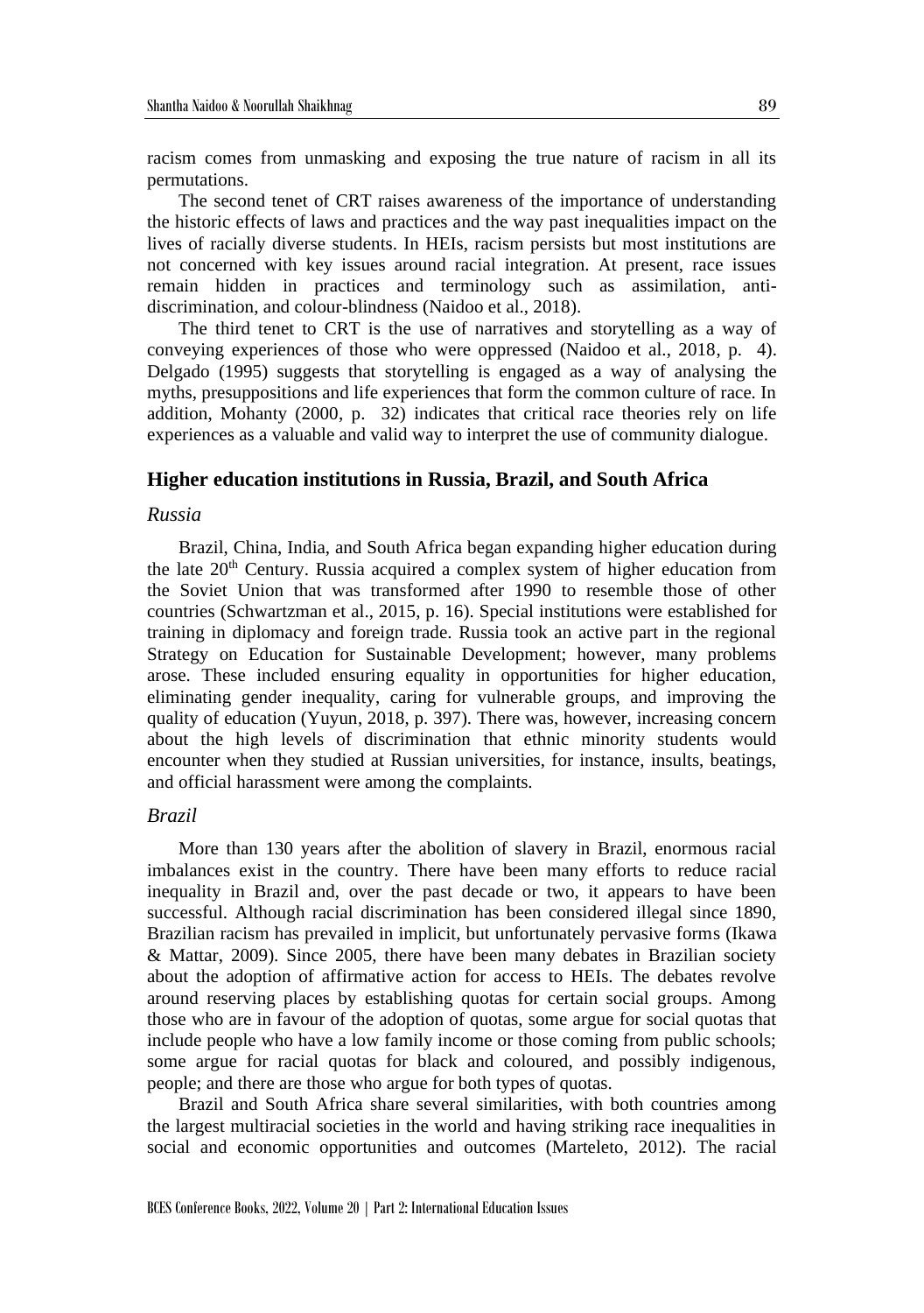context of Brazil is complex and resembles a range of interactions based on skin color, which differs from dichotomous forms of racial stratification. This emphasis on skin color over racial identity is partly due to the multifaceted racial ancestry of most Brazilians.

### *South Africa*

In comparison to Brazil, the problem of racial integration is profound in South Africa because of apartheid, which impacted on the collective and individual psyches of all South Africans, Black, White and others (Nkomo et al., 2004). The historical development of education for the integration of racially diverse HEIs in South Africa can only be effectively evaluated against the backdrop of the educational history of the country. Since 1948, segregation was severely enforced, with racial, ethnic, and geographical separations within the education system that led to the formation of separate education systems prior to 1994. These divisions within education were supported and upheld by apartheid legislation, such as the Populations Registration Act of 1950, 1953 Group Areas Act, the 1954 Native Settlement Act, and the Reservations of Separate Amenities Act No 49 of 1953, the Bantu Homelands Citizenship Act of 1970 (Mda, cited in Alexander, 2001). This segregated system of education, characterised by race, class, gender, and ethnic divisions, has resulted in the provision of uneven access to schools, unequal educational opportunities, irrelevant curricula, inadequate infrastructure and facilities, and an under-qualified educator component.

Educational reform since 1994 has made significant attempts to address the imbalances of the past and to bring education in South Africa in line with international standards (Engelbrecht, 2004, p. 2). The subsequent white papers of the national government set the course for the transformation of the education system from the former apartheid system based on racial segregation to a democratic system. This system was based on equal educational opportunities for all students.

### **Findings**

Racial integration in HEIs has been a problem internationally as well as in the three countries cited above. Diversity has been and continues to be enriched by indigenous Africans (Blacks) and many immigrants and refugees from countries around the world. The influx of immigrants led these countries to develop innovative practices of racial integration. The challenges of the various racial integration approaches as they unravel in Russia, Brazil, and South Africa will be discussed in this section.

### *Challenges of the anti-discrimination approach*

Discrimination on the grounds of race or ethnicity is a pressing problem in Russia and is one which mainly affects racial and ethnic minorities. According to the *United Nations Declaration on the Rights of Persons Belonging to National or Ethnic, Religious and Linguistic Minorities*, minorities are groups with a national, racial, or ethnic, cultural, religious, and linguistic identity (United Nations General Assembly, 1993, p. 4). According to the United Nations *Durban Declaration and Plan of Action* (2001), existing laws, policies and programmes of the Russian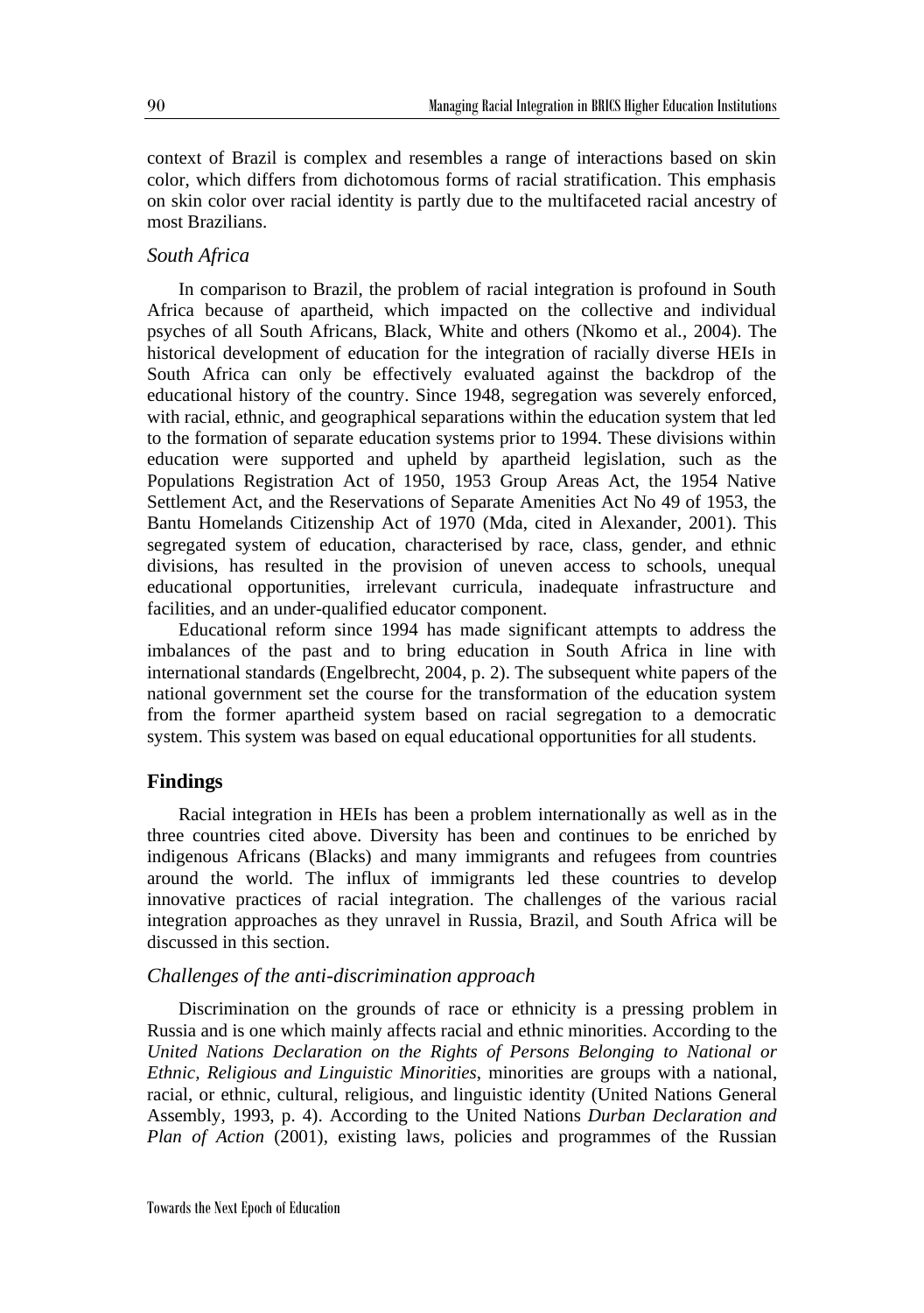Government have failed to sufficiently eliminate racial discrimination against most vulnerable groups.

### *Challenges of the assimilation approach*

The assimilation approach is to racially integrate minority groups or Black African learners into the ethos of the HEIs and the majority racial group. This meant that they had to adopt the language, culture and values of the institution while foregoing their own languages, culture and values. According to Gallagher (2004), the assimilation approach led to the inclusion of South African Black students into the way of life of the majority group but did not make any effort to engage with the minority group.

#### *Challenges of the multicultural approach*

Multicultural education did not address the issues on institutional racism (Banks & Lynch, 1986) and lacked the necessary strategies to enhance critical engagement among racially diverse groups. Gallagher (2004, p. 91) states that multicultural education did not "prevent racism but rather promoted it", some of the aims being to make Black students politically, economically, socially, and culturally compliant (Morrell, 1991). It failed to address the principles of social justice and human value.

### *Challenges of anti-racist education*

The failure of anti-racist education lies in its inability to cultivate critical thinking skills and openly discuss challenges of racially diverse students that could enable them to connect and belong to an education system in which social justice and effective integration are practiced. According to Naidoo (1996, p. 38) the weakness of anti-racist education is its incapacity to display an "awareness of nuances, contradictions, inconsistencies and ambivalences".

### *Challenges of racial integration in South Africa*

Inequality, division and segregation have been features of South Africa's history of education. In 1997, in response to aggravated forms of racism and oppression, the ANC had the main political objective of creating a united, non-racist, non-sexist and democratic country, which was called 'nation building' (Rajput, 1999). According to Vorster (2005), nation building can be defined as a social process of transforming a poor, and divided society into a society within which dignity and basic human rights are practiced within different racially populated groups. Twenty years later, this era of social harmony, development and prosperity still seems far-fetched. The media frequently reports that HEIs are characterised by racial tension, ignorance, misunderstanding and aggression as a result of the poor management of diversity (Meier, 2005).

### **Conclusion**

In conclusion, many Black minority learners' failure or success at school is determined by their racially diverse backgrounds and a home language other than English. The paper highlighted approaches that are practiced by many educators, such as anti-discrimination, assimilation, colour-blindness, contributions, and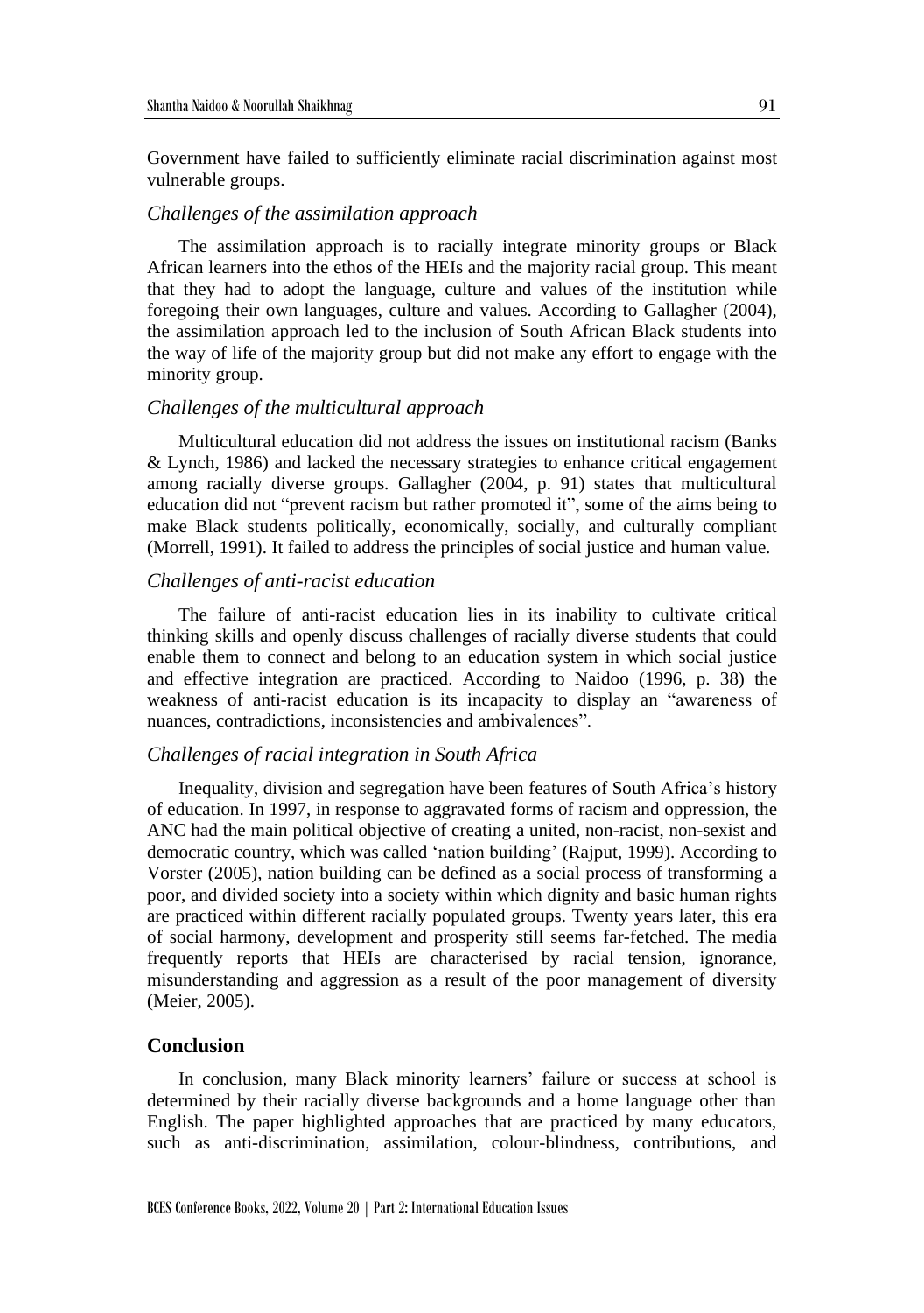multicultural education. These approaches are limited and insufficient in dealing with racially diverse groups. HEIs should focus on the professional development of educators and morale about understanding the rights and responsibilities of education legislation, human rights, and democracy, as enshrined in the Constitution and legislation. The failure to address racism and other forms of discrimination will continuously undermine the intention to transform the higher education system and design if it does not relate to realities. Therefore, strong leadership and visible support are required by management structures to build momentum for change which is important for the reconstruction of systems in HEIs.

The aspects of CRT that would help in theorising the relationship between racism and racial integration include, first, the notion of effective racial integration as an ordinary, permanent fixture in society. Secondly, the historic effects of apartheid on education should be analysed in relation to creating effective racially integrated public secondary schools. Lastly, CRT needs to be used to engage narratives and storytelling to deliver the experiences of the oppressed and validate their experiences, existence, and the value they bring to their learning and others. Workshops on racial integration and social justice should be developed to debunk the myths educators have about students from racially diverse backgrounds.

### **References**

- Alexander, R. J. (2001): *Culture and pedagogy: International comparisons in primary education*. Oxford: Blackwell Publishers.
- Banks, J. A. & Lynch, J. (1986): *Multicultural Education in Western Societies*. Eastbourne: Holt.
- Bontis, N. (2004): National intellectual capital index: A United Nations initiative for the Arab region. *Journal of Intellectual Capital*, 5(1), 13-39.
- Delgado, R. (1995): *Critical race theory: The cutting edge*. Philadelphia: Temple University Press.
- Delgado, R. & Stefancic, J. (2001): *Critical race theory: An introduction*. New York: New York University Press.
- Engelbrecht, P. (2004): Changing roles for educational psychologists within inclusive education in South Africa. *School Psychology International*, 25(1), 20-29.
- Foucault, M. (1972): *The archaeology of knowledge*. Bristol: Tavistock Publications Limited.
- Gallagher, T. (2004): *Education in divided societies*. Chippenham: Palgrave Macmillan.
- Ikawa, D. & Mattar, L. (2009): Racial Discrimination in Access to Health: The Brazilian Experience. *Kansas Law Review*, 57(4), 949-970.
- Joubert, R. & Bray, E. (2007): *Public school governance in South Africa*. Pretoria: CELP.
- Kankovskaya, A. R. (2016): Higher Education for Sustainable Development: Challenges in Russia. *Procedia*, CIRP 48, 449-453.
- Kibert, C. J., Monroe, M. C., Peterson, A. L., Plate, R. R. & Thiele, L. P. (2011): *Working Toward Sustainability: Ethical Decision-Making in a Technological World*. New Jersey: John Wiley & Sons.
- Marteleto, L. J. (2012): Educational inequality by race in Brazil, 1982–2007: Structural changes and shifts in racial classification. *Demography*, 49(1), 337-358.